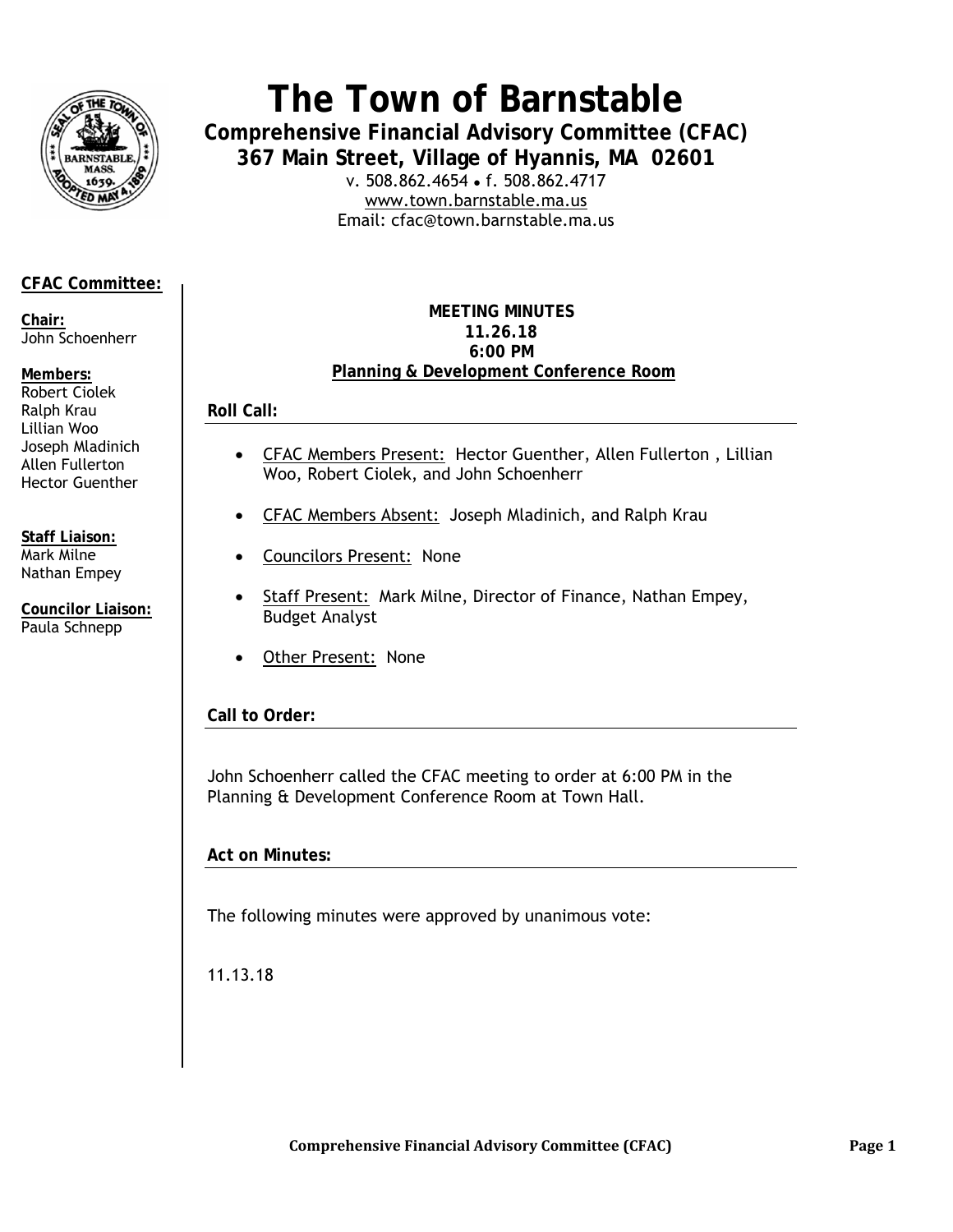John S. asked the committee if Katie Servis, Airport Manager had discussed possibilities for a consulting agency to evaluate non-aviation revenue sources at the airport? Mark M. responded the meeting conversation was related to non-aviation uses for vacant parcels of land at the airport.

#### **New Business:**

Mark M. reviewed the Fiscal Year 2019 Tax Bill Classification & Exemption presentation. Mark M. noted Town Council would vote on the tax rate policy at the December  $6<sup>th</sup>$  meeting. The town is required by law to vote on a split tax rate policy.

# Comments & Takeaways

- The tax levy will grow from \$117 million in FY18 to \$122 million in FY19. This is a result of proposition 2  $\frac{1}{2}$ , new growth of \$1.436 million, debt exclusions for the public school projects, and Cape Cod commission assessment. Mark M. noted most of the new growth is from residential.
- Mark M. noted the town's total property valuation is \$14 billion and that 88% of the valuation is comprised of residential property. The residential class of property is responsible for paying \$102 million of the total tax levy in FY19. The tax rate has dropped from \$8.71 in FY18 to \$8.61 in FY19. Mark M. noted this doesn't mean property tax bills are going down, but that the lower rate is a result of property valuations going up at a faster percentage rate than the percentage increase in the tax levy.Residential property valuations are up 5% year-over-year. Mark M. noted that there has been three consecutive years of property valuation increases. These valuations are based on calendar year 2017 sales data and that FY20 property values will be based on2018 sales data. Mark M. noted we are seeing an improving real estate market and valuations are expected to continue to increase.
- Mark M. noted the split tax rate decision is required to be voted on by law, but the residential exemption is optional. Mark M. noted it would be a mistake not to bring the residential exemption option before the Town Council for a vote even though it is not required because taxpayers would see a substantial increase in their bills if this went away.
- Mark M. noted the residential exemption assumes that secondary homeowners can afford to pay more. Mark M. noted that homes that are more expensive are seeing the greatest valuation increases. John S. commented that if you eliminated these outliers, residential valuations could be going down. Mark M. noted that eliminating the residential tax exemption might cause a loss of interest in homeownership.
- Mark M. noted that approximately 100 less properties qualify for the residential exemption in FY19. This fiscal year has 11,960 properties that qualify for the residential exemption. Mark M. noted property owners who do not provide the documentation miss the exemption status. Sixteen communities in the commonwealth adopted the residential exemption in 2018.
- Mark M. noted the average residential value in Barnstable is \$491,000. In addition, a 20% residential exemption equates to \$1.17 billion in residential value exempted, which causes the tax rate to go up from \$8.61 to \$9.50.
- Mark M. noted the breakeven property valuation to receive no benefit from the residential tax exemption is \$1,047,905. The median property value in town is \$351,800, and thus a 20% residential exemption on a median property value would be taxed on \$253,530 after applying the exemption amount, or \$2,408 in taxes. The value of the residential exemption is \$934 (\$9.50 times \$98,270/1000). Without the exemption, a property would pay this much more in taxes. Mark M. noted he does not anticipate Town Council changing the tax policy, but if any change, it should be done gradually.
- Mark M. noted the split tax rate table shows incremental changes of 5%, and that a 1.5 shift from residential to commercial is the most we can do. A 1.5 shift would reduce a residential tax rate from \$9.50 to \$8.86 and increase the commercial, industrial and personal property tax rate from \$8.61 to \$12.92. Mark M. noted that communities with a larger commercial base are most likely to adopt the split tax rate policy.